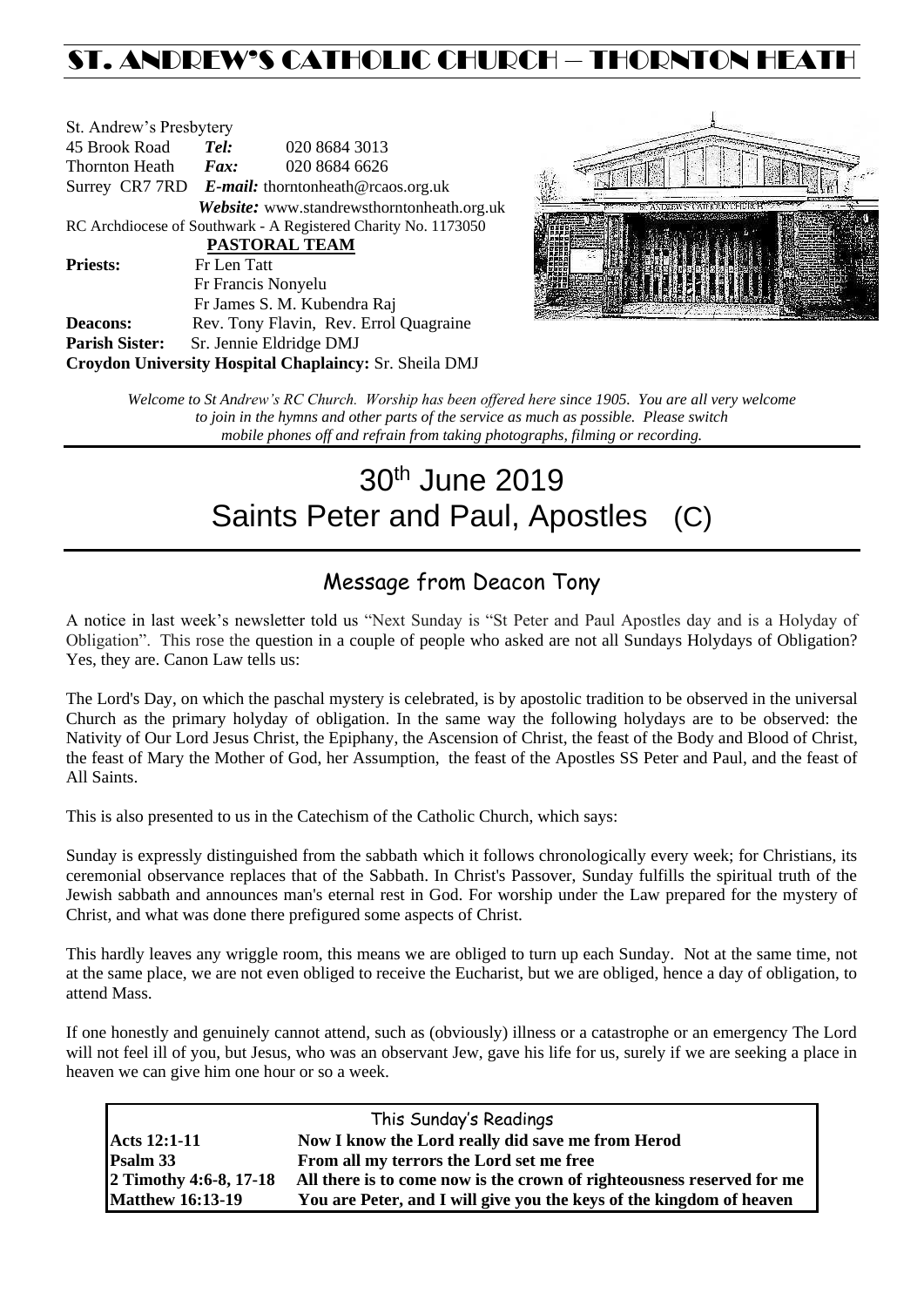|                                                  |                                                            | Diary for the Week                     |                                    |  |
|--------------------------------------------------|------------------------------------------------------------|----------------------------------------|------------------------------------|--|
| Sunday 30 <sup>th</sup> June                     |                                                            | 6.00pm (Saturday) First Mass of Sunday | Mary Baldwin & Family              |  |
| <b>Saints Peter and Paul</b>                     |                                                            |                                        |                                    |  |
| Holyday of Obligation                            | 9.30am                                                     | Mass                                   | 'Frank'                            |  |
|                                                  | 11.30am                                                    | Mass                                   | Mary Badu & Family                 |  |
|                                                  | 5.00pm                                                     | <b>Rosary</b>                          |                                    |  |
|                                                  | $5.15 - 5.45$ pm                                           | <b>Exposition and Benediction</b>      |                                    |  |
|                                                  | 6.00 <sub>pm</sub>                                         | <b>Mass</b>                            | Parishioners                       |  |
|                                                  | $7.00 - 9.00$ pm                                           | <b>Charismatic Prayer Group</b>        |                                    |  |
| Monday $I^{st}$ July                             | 7.30am                                                     | <b>Mass</b>                            | Fr Arthur Mostyn                   |  |
| <b>Saint Oliver Plunket</b>                      | 10.00am                                                    | Mass                                   | Helena Mills                       |  |
| Genesis 18:16-33                                 |                                                            | <b>Memorial Service:</b>               |                                    |  |
|                                                  | $1.00 - 2.00$ pm                                           |                                        |                                    |  |
| Matthew 8:18-22                                  |                                                            | <b>Bernadine McKenzie RIP</b>          |                                    |  |
|                                                  | $5.45 - 7.15$ pm                                           | <b>Beavers (hall)</b>                  |                                    |  |
|                                                  | $7.00 - 8.00$ pm                                           | <b>Parish Surgery</b>                  |                                    |  |
|                                                  | $7.30 - 9.00$ pm                                           | Scouts (hall)                          |                                    |  |
| Tuesday 2 <sup>nd</sup> July                     | 7.30am                                                     | Mass                                   | Special Intention of C.C.          |  |
| Feria                                            | 10.00am                                                    | Mass                                   | Elizabeth Salapare RIP             |  |
| Genesis 19:15-29                                 |                                                            |                                        |                                    |  |
| Matthew 8:23-27                                  |                                                            |                                        |                                    |  |
| Wednesday 3rd July                               | 7.30am                                                     | Mass                                   | <b>Mary Donelly</b>                |  |
| <b>Saint Thomas</b>                              | 10.00am                                                    | <b>Mass</b>                            | Mary & Patrick Sheehan RIP (Anniv) |  |
| Ephesians 2:19-22                                | 2.00 <sub>pm</sub>                                         | <b>Active Retirement Group</b>         |                                    |  |
| John 20:24-29                                    | 6.00pm                                                     | <b>Lectio Divina Group (hall)</b>      |                                    |  |
|                                                  | 7.00pm                                                     | <b>Baptism Course (EA room)</b>        |                                    |  |
|                                                  | 7.30pm                                                     | <b>Legion of Mary (hall)</b>           |                                    |  |
| Thursday $4^{th}$ July                           | 7.30am                                                     | <b>Mass</b>                            | Mike Bowen RIP                     |  |
| Saint Elizabeth of                               | 10.00am                                                    | <b>Mass</b>                            | Caroline Singende                  |  |
| Portugal                                         | 7.00pm                                                     | <b>Maintenance Committee</b>           |                                    |  |
| Genesis 22:1-19                                  | $7.00 - 8.30$ pm                                           | <b>Cubs (St James the Great)</b>       |                                    |  |
| Matthew 9:1-8                                    |                                                            |                                        |                                    |  |
| Friday $5th$ July                                | 7.30am                                                     | Mass                                   | Agnes & Edward Patient RIP         |  |
| <b>First Friday</b>                              | 10.00am                                                    |                                        |                                    |  |
|                                                  |                                                            | Mass followed by                       | J. Okoroafor & Family              |  |
| Saint Anthony Zaccaria                           |                                                            | <b>Exposition of the Blessed</b>       |                                    |  |
| Genesis 23:1-4. 19: 24:1-                        |                                                            | <b>Sacrament/Benediction</b>           |                                    |  |
| 8. 62-67. Matthew 9:9-13                         | 6.30pm                                                     | <b>Syro Malabar Mass</b>               |                                    |  |
| Saturday 6 <sup>th</sup> July                    | 9.30am                                                     | Mass                                   | <b>Holy Souls</b>                  |  |
| Saint Maria Goretti                              | $10.00 - 10.30$ am                                         | <b>Confessions</b>                     |                                    |  |
| Genesis 27:1-5. 15-29                            | $1.00 - 4.00$ pm                                           | <b>SAMM</b> (hall)                     |                                    |  |
| Matthew 9:14-17                                  | $5.00 - 5.30$ pm                                           | <b>Confessions</b>                     |                                    |  |
|                                                  | 6.00 <sub>pm</sub>                                         | <b>First Mass of Sunday</b>            | Peter Pires RIP (Anniv)            |  |
| Sunday 7 <sup>th</sup> July                      | 9.30am                                                     | Mass                                   | Parishioners                       |  |
| $14^{th}$ Sunday of the Year                     | 11.30am                                                    | Mass - First Holy                      | Gilda Margaret James RIP (Anniv)   |  |
|                                                  |                                                            | <b>Communion Going Forth</b>           |                                    |  |
|                                                  |                                                            | and Celebration                        |                                    |  |
|                                                  | 5.00pm                                                     | <b>Rosary</b>                          |                                    |  |
|                                                  | $5.15 - 5.45$ pm                                           | <b>Exposition and Benediction</b>      |                                    |  |
|                                                  | 6.00 <sub>pm</sub>                                         | <b>Mass</b>                            | <b>Bobby Hobbs</b>                 |  |
|                                                  | $7.00 - 9.00$ pm                                           | <b>Charismatic Prayer Group</b>        |                                    |  |
|                                                  |                                                            |                                        |                                    |  |
|                                                  |                                                            | Money Matters                          |                                    |  |
|                                                  | <b>Collection Last Sunday</b><br>Payment by Standing Order |                                        | £1,205.90<br>£ 700.00              |  |
|                                                  | Total offertory                                            |                                        | £1,905.90                          |  |
| Second collection for Peter's Pence              |                                                            |                                        |                                    |  |
|                                                  |                                                            | Thank you for your generosity          |                                    |  |
|                                                  |                                                            |                                        |                                    |  |
| Altar Servers<br>Church Cleaners                 |                                                            |                                        |                                    |  |
| This week<br>Team 2<br>This week<br>Fifi's Group |                                                            |                                        |                                    |  |
| Team 3<br>Next week                              |                                                            | Next week                              | Sancho's Dusters                   |  |
|                                                  |                                                            |                                        |                                    |  |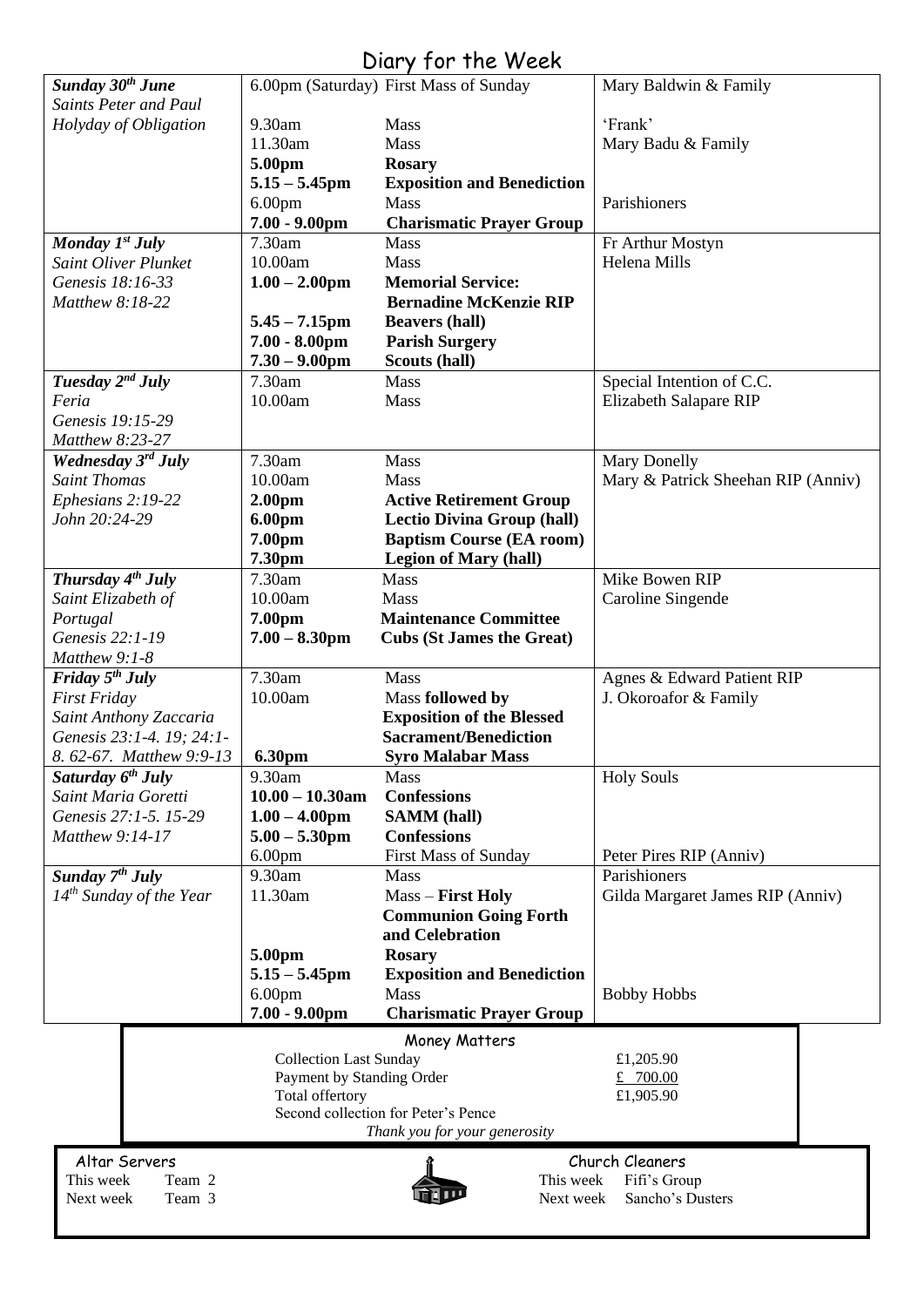### St. Andrew's Parish Notices

#### **PARISH PILGRIMAGE**

We are arranging a day Pilgrimage to the Shrine of St Augustine, Ramsgate on Saturday 6<sup>th</sup> July. St Augustine's has been restored by the diocese and Heritage Lottery funding and is now a thriving Pilgrimage centre. It is very near where St Augustine landed in 597 AD (having been sent by Pope Gregory the Great) to bring Christianity to England. It is also where the great Victorian architect, Augustus Pugin, lived, worked and built his personal church. More details can be found at<https://www.augustine-pugin.org.uk/> We will leave St Andrew's at 8.30am and return around 6.30pm. The cost is £18 for adults, £13 for children under 16 yrs, this includes entry into the Shrine, Mass, a tour, a talk and film about the shrine. There will also be some free time to explore Ramsgate. Please contact Lesley (07588 550058) or Stella (07983 775879) to book your place.

#### **SECOND COLLECTION THIS WEEKEND**

The second collection will be for Peter's Pence: Peter's Pence by reason of the bond of unity and charity, the bishops of the Church, with their people, join together to produce those means which the Holy Father and the Apostolic See need to exercise works of mercy and charity and its service of the Universal Church. The faithful's offerings to the Holy Father are destined to church needs, humanitarian initiatives and social promotion projects, as well as to the support of the Holy See. The Pope, being pastor of the whole Church, is attentive to the material needs of poor dioceses, religious institutes and faithful in grave difficulties: the poor, children, the elderly, those marginalised and the victims of war and natural disasters. Concrete aid is thus made available to bishops, or dioceses in need, to Catholic education, assistance, to refugees and immigrants etc.

#### **ST JAMES THE GREAT SCHOOL SUMMER FETE: TODAY SUNDAY 30TH JUNE**

You are all invited to the school's summer fete today Sunday  $30<sup>th</sup>$  June from 11am – 3pm, Windsor Road, CR7 8HJ. Adults £1, under 16 years – free.

#### **AFTERNOON TEA**

Would you like to treat someone to Afternoon Tea? If so, as part of the 50 For 50 fundraising campaign, there will be Afternoon Tea here at St Andrew's on Saturday,  $13<sup>th</sup>$  July from  $2.00 - 5.00$  pm. The cost will be £6.50 per person and to book your place, tickets will be on sale after all Masses from first weekend in June. Please join us in drinking lots of tea (or coffee!), indulging on dainty sandwiches, lots of cream and cakes, and most importantly, being with friends and family, while at the same time raising funds needed for the Parish.

#### **SAMM (ST ANDREW'S MUMS MARKET) ON SATURDAY 6TH JULY**

On Saturday 6th July, from 1.00 to 4.00pm, we will be having another St Andrews Mums Market (SAMM) in the Church hall. Several mums from the parish will be selling a variety of children's goods like clothing, shoes, toys and pushchairs. There will also be other items for sale e.g. men and women clothing, bric-a-brac and other household items. All money made on the day will go towards the Church 50 For 50 fund. There will also be hot food and tea, coffee and cakes for sale. If you would like to take part and have a free table to sell your unwanted goods, please text Bernadette on 07729322571. There are a couple of tables available. Please come along to support the event and help make it a huge success – thank you.

#### **FIRST FRIDAY**

This coming Friday is First Friday and there will be Exposition of the Blessed Sacrament after the end of the 10am Mass until Benediction at 12.30pm. All are most welcome.

#### **FIRST HOLY COMMUNION**

Congratulations once again to our children who made their First Holy Communions recently. They will now have their Going Forth and celebration Mass at 11.30am on Sunday 7<sup>th</sup> July, please note that the children will be sitting together in the front few benches and First Holy Communion clothes are to be worn.

#### **ST ANDREW'S PARISHIONERS**

The Rosary Group are arranging a visit to the Tyburn Convent in Marble Arch, central London on 13<sup>th</sup> July where there is 24hour Exposition of the Blessed Sacrament and we will visit for a short while and offer prayers. Following this we will then gather and have a picnic in Hyde Park. If you interested in attending, please contact Joseph Okoroafor after daily Mass or leave your contact details with the Parish office. Please meet outside the Church at 10.15am or you can make your own way there.